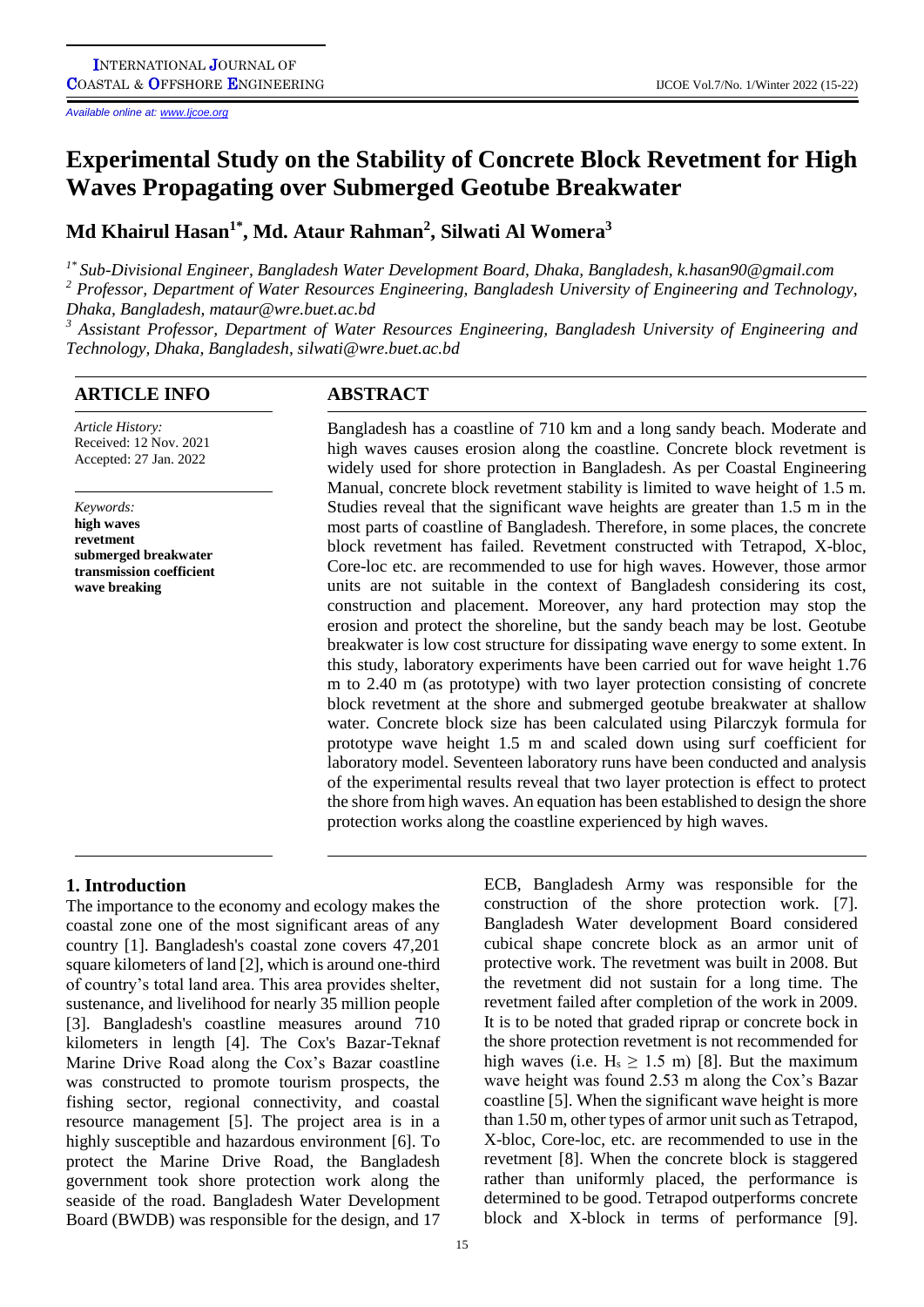However, in terms of cost, construction, and placement, such armor units are unsuitable in the context of Bangladesh. Furthermore, any hard protection structure like revetment may protect the shore from wave action, but the beach in front of it will be lost by wave-breaking action at the toe and slope of the revetment.

In case of breakwater, almost all waves break when the ratio of the deep-water wave height to the freeboard of the submerged breakwater is higher than one [10]. Impermeable underwater breakwaters of trapezoidal shapes have a stronger damping action than narrow, rectangular, and triangular shapes [11]. The breakwater reflects the most, when the incident wave has the same period as a standing wave on top of the breakwater and a wavelength equal to the crest width [12]. In sediment movement, the distance between the breakwater and the shoreline is critical. The distance between the breakwater and the shoreline is proportional to the significant wave height (H<sub>s</sub>) and negatively correlated with the amount of sediment deposited into the marsh [13]. The transmission, reflection, and wave energy loss factors all affect the efficiency of the breakwater. The transmission and the reflection coefficients are inversely proportional to the relative breakwater width, while the energy loss coefficient takes the opposite trend [14]. Submerged geotube breakwaters are a lowcost solution that allows to dissipate wave energy up to a certain limit [15]. But the remaining wave energy passing over the breakwater may cause shore erosion to some extent.

Therefore, there are both advantages and limitations of concrete block revetment and submerged breakwater as a single-layer protection. To take the advantages and to eliminate the limitations of concrete block revetment and submerged breakwater as single-layer, this research aims to study the performance of two-layer protection in the places of high waves ( $H_s \ge 1.50$  m) by using concrete block revetment at the shore and geotube breakwater at the shallow water depth. In this two-layer protection, the submerged geotube breakwater has to be designed in such a way that the transmitted wave height is less than the maximum recommended wave height of concrete block revetment. Subsequently, the concrete block revetment may remain stable as the transmitted wave height is less than the maximum recommended wave height for concrete block revetment. When the incident wave pass the submerged breakwater, the wave reduces its energy. The remaining energy may not hold the suspended sediment particals and the suspended sediment particls will be deposited in the area between the shoreline and the submerged breakwater. Therefore, One of the additional advantages of this two-layer protection is the automatic nourishment of the land between the revetment and the submerged breakwater. This research also aims to develop a relationship among water depth  $(h_w)$ , wave height  $(H)$ ,

and breakwater height  $(h_b)$  to help coastal designers to design two-layer shore protection in the places of high waves.

# **2. Materials and methods**

### **2.1 Experimental setup:**

To investigate the performance of the revetment and submerged geotube breakwater, experimental studies had been conducted in a 2D wave flume (Length of flume  $= 21.3$  m, width of flume  $= 0.76$  m and depth of flume  $= 0.74$  m) at the Hydraulics and River engineering Laboratory of Bangladesh University of Engineering and Technology. In this experiment, four different relative breakwater heights as  $h_b/h_w= 0.3, 0.4,$ 0.5 and 0.6 in 50 cm still water depth and four diffirent wave periods as  $T = 1.7$  sec, 1.8 sec, 1.9 sec and 2.0 sec were used in this experiment to evaluate the performance of two layer protection consisting concrete block revetment at the shore and submerged geotube breakwater at shallow water depth. The wave periods were generated by adjusting the wave paddle.

The wave generator was set up 200 cm downstream of the flume's commencement. The submerged geotube breakwater was placed 800 cm downstream from the wave generator. As illustrated in Figure 1, data was collected from five different positions. The incident wave parameters were investigated at two locations in front of the geotube breakwater. Three locations at the downstream of the breakwater were chosen to assess the impact of the breakwater. Additionally, during each experimental run, still images and video records were captured. Figure 1 depicts the experimental setup in detail.



**Figure 1. Detail of the experimental setup**

### **2.2 Design of C.C. block**

This experiment was carried out with a fixed bank normal slope of 1(V):4(H). All Parameters were scaled down in such a way that Surf coefficient (a dimensionless number) remain same for both prototype and laboratory data. Necessary data has been tabulated in Table 1. In the Table 1, the prototype data for significant wave height,  $H_s$  and wave period, T has been taken from previous studies [16], [17].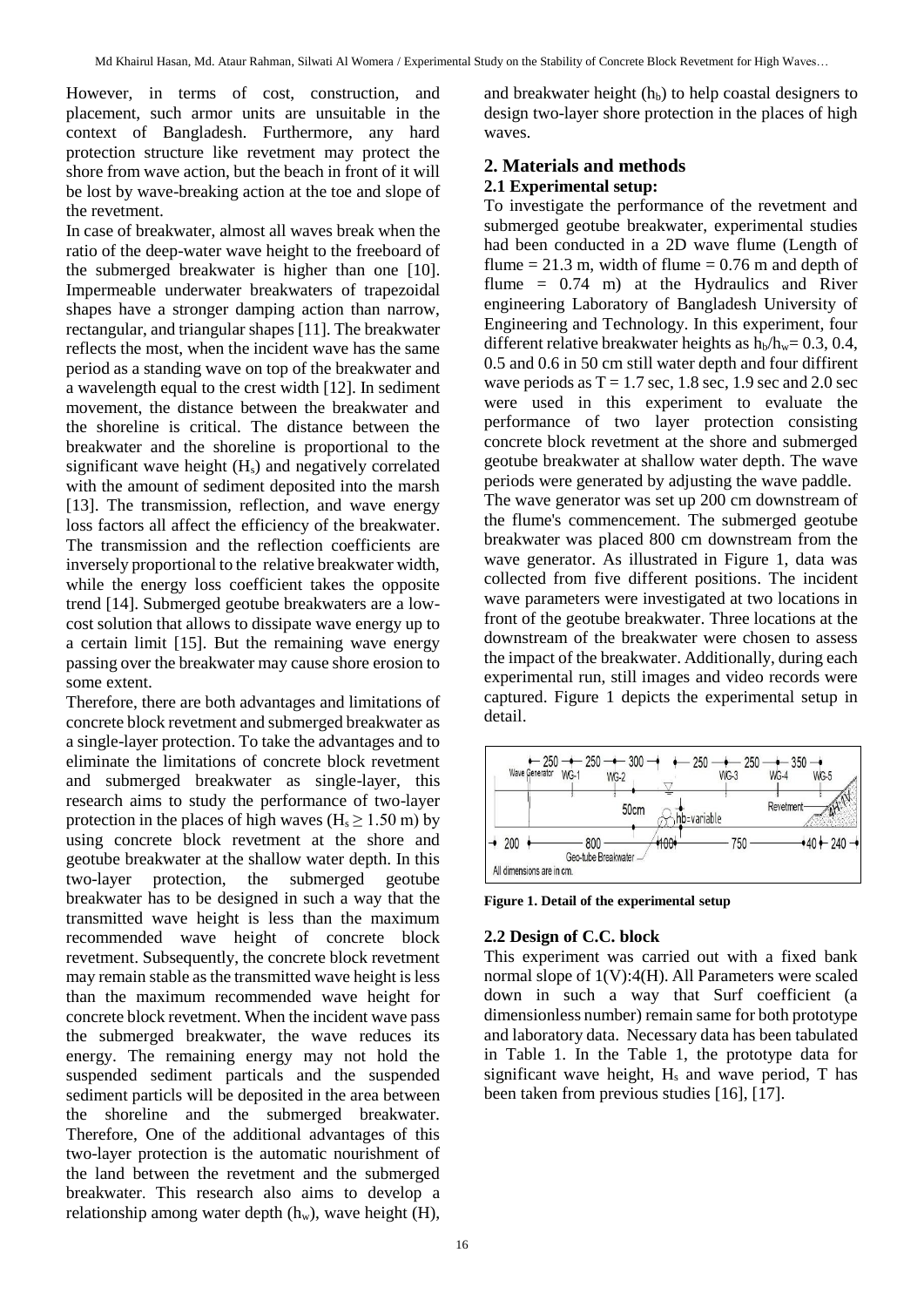| Prototype |           |                     | Laboratorv                  |       |                |             |             |              |
|-----------|-----------|---------------------|-----------------------------|-------|----------------|-------------|-------------|--------------|
| $H_s(m)$  | $T$ (sec) | Surf<br>coefficient | Wave height, H <sub>s</sub> |       | Wave period, T |             | Surf        | <b>Block</b> |
|           |           |                     | Value<br>Scale              | Value | Scale          | coefficient | <b>Size</b> |              |
|           |           |                     | (cm)                        |       | (sec)          |             |             | (cm)         |
| 1.5       | 5.7       | l .45               | 9.50                        | 16    | 1.43           | 4.0         | 1.45        | 2.00         |
| 2.4       | 8.1       | .62                 | 15.00                       | 16    | 2.05           | 4.0         | 1.62        | 3.40         |

**Table 1**. **Preliminary Calculation of Parameters for both prototype and laboratory**

Here, significant wave height,  $H<sub>s</sub>$  was 16 times scaled down. Wave period, T was calculated by 4.0 times scaled down from prototype. Finally the desired concrete block size was calculated by Pilarczyk formula [18] as shown in Eq.(1).

Characteristic size, 
$$
D = \frac{H_s \xi^b}{\Delta m \psi_u \phi_{sw} \cos \alpha}
$$
 (1)

#### **2.3 Design of submerged geotube breakwater**

When the width of the breakwater (B) is equal to the wave length (L), the reduction of wave height becomes optimum [19]. Because this is unlikely to be costeffective, a narrower breakwater with a higher height was investigated subsequently, and it was found that the optimum reduction occurs when the relative breakwater width (B/L) is in the range of 0.2 to 0.4. [20].

In this research, breakwater heights of 15 cm, 20 cm, 25 cm, and 30 cm were established in a 50 cm still water depth for four different wave periods,  $T=1.7$  sec, 1.8 sec, 1.9 sec and 2.0 sec and corresponding wavelengths are 332 cm, 357 cm, 381 cm and 406 cm. For optimum reduction of wave height, the breakwater width was chosen as 100 cm. In this experiment, the relative breakwater width was ranged from 0.25 to 0.30 which is within the range of 0.2 to 0.4. The length of the breakwater is normally chosen to the equal length of the coastline that needs protection. The width of the 2D flume that used in this experiment is 76 cm. Therefore, in this experiment, the width of the breakwater has been selected as 76 cm.

#### **2.4 Laboratory experimental run conditions**

In this experiment, four different relative breakwater heights as  $h_b/h_w = 0.3$ , 0.4, 0.5 and 0.6 were used in still water depth of 50 cm. Therefore, the heights of the breakwater are 15 cm, 20 cm, 25 cm and 30 cm. Four wave periods were used in this experiment to evaluate the performance of submerged geotube breakwater and concrete block revetment. The wave periods that are used in this research are 1.7sec, 1.8sec, 1.9 sec and 2.0 sec. The wave periods were generated by adjusting the wave paddle. Table 2 represents the conditions of the experimental run in detail.

**Table 2. Test Scenario of the experiment**

| Run<br>N <sub>o</sub> | Relative<br>breakwater<br>height $\left(\frac{h_b}{h_w}\right)$ | Wave<br>period,<br>$T$ (sec) | Incident<br>Wave<br>Height, Hi<br>(cm) | Incident<br>Wave<br>Length, Li<br>(cm) |
|-----------------------|-----------------------------------------------------------------|------------------------------|----------------------------------------|----------------------------------------|
| $\mathbf{1}$          | N <sub>o</sub><br>breakwater                                    | 2.0                          | 15                                     | 406                                    |
| $\overline{c}$        |                                                                 | 1.7                          | 11                                     | 332                                    |
| 3                     |                                                                 | 1.8                          | 12                                     | 357                                    |
| $\overline{4}$        | 0.3                                                             | 1.9                          | 14                                     | 381                                    |
| 5                     |                                                                 | 2.0                          | 15                                     | 406                                    |
| 6                     |                                                                 | 1.7                          | 11                                     | 332                                    |
| 7                     |                                                                 | 1.8                          | 12                                     | 357                                    |
| 8                     | 0.4                                                             | 1.9                          | 14                                     | 381                                    |
| 9                     |                                                                 | 2.0                          | 15                                     | 406                                    |
| 10                    |                                                                 | 1.7                          | 11                                     | 332                                    |
| 11                    |                                                                 | 1.8                          | 12                                     | 357                                    |
| 12                    | 0.5                                                             | 1.9                          | 14                                     | 381                                    |
| 13                    |                                                                 | 2.0                          | 15                                     | 406                                    |
| 14                    |                                                                 | 1.7                          | 11                                     | 332                                    |
| 15                    |                                                                 | 1.8                          | 12                                     | 357                                    |
| 16                    | 0.6                                                             | 1.9                          | 14                                     | 381                                    |
| 17                    |                                                                 | 2.0                          | 15                                     | 406                                    |

#### **3. Results and Discussion**

#### **3.1 Effect of relative breakwater height on reducing wave height**

The Figure 2 the demonstrate the effect of relative breakwater height ( $h_b/h_w$ , where  $h_b$  is the breakwater height and  $h_w$  is the still water depth) on wave transmission coefficient,  $K_t$  ( $K_t = H_t/H_i$  (where,  $H_t$  is the wave height of transmitted wave and H<sub>i</sub> is the wave height of incident wave) for four specific wave periods. The analysis result prevails that increases of the relative breakwater height,  $h_b/h_w$ , decreases the transmission coefficient,  $K_t$  for any specific wave period. It is also found that transmission coefficient,  $K_t$  falls as the wave period, T decreases for any particular relative breakwater height,  $h_b/h_w$ .

For relative breakwater height,  $h_b/h_w = 0.6$  and wave period, T=2 sec, wave height drops by 40% due to breaking. For relative breakwater height,  $h_b/h_w = 0.5$ , 0.4 and 0.3 the reduction of wave height due to breaking of wave over the submerged geotube breakwater are 37%, 27% and 20% respectively for the same wave period,  $T = 2.0$  sec. The variation in wave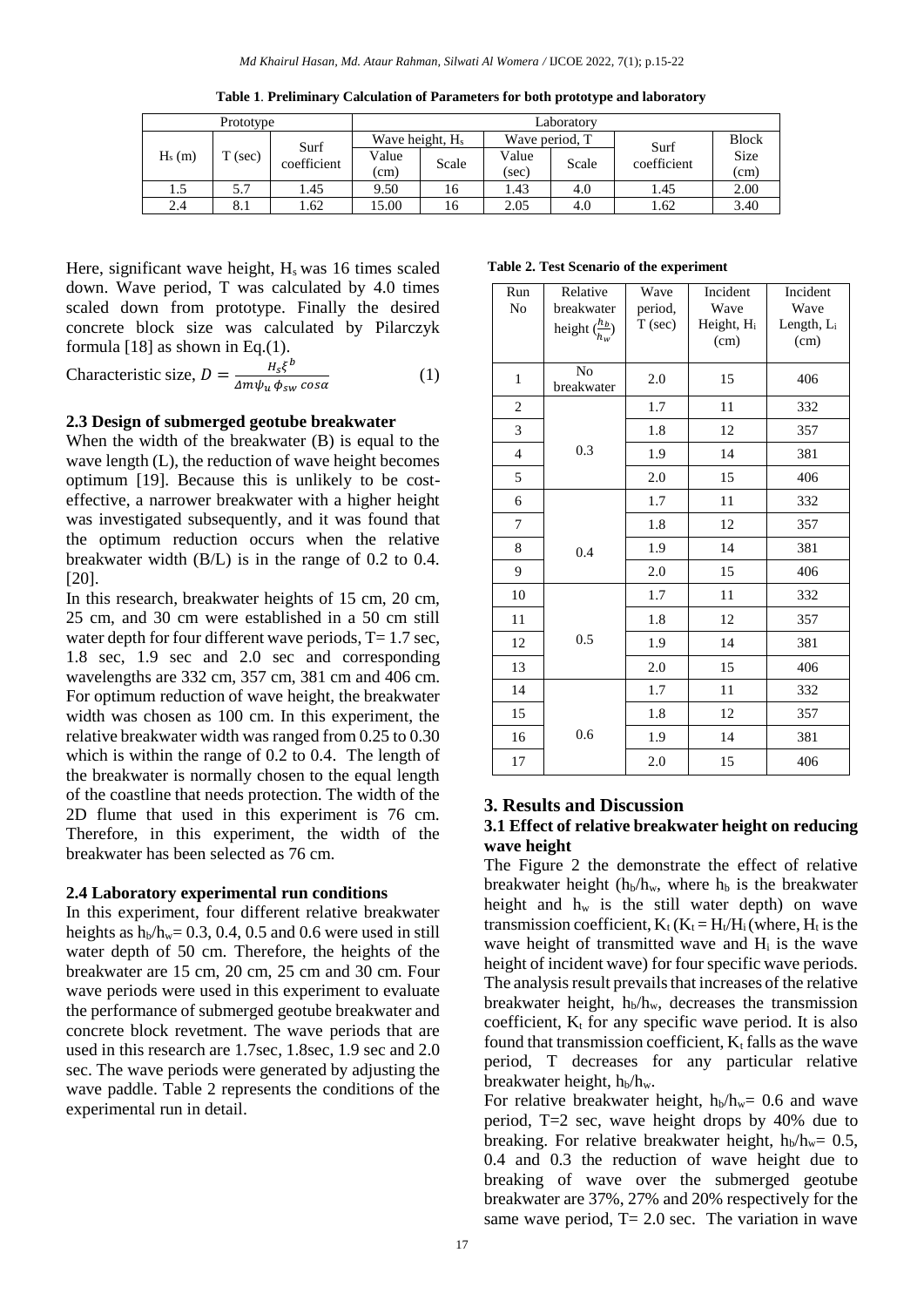height decrease follows the similar pattern for other experimental runs.



**Figure 2. Effect of relative breakwater height on the reduction of wave height for different wave periods**

#### **3.2 Effect of relative breakwater width on wave height reduction**

Figure 3 represents the effect of relative breakwater width,  $B/L$  (where,  $B =$  breakwater width, and  $L =$ wave length) on wave transmission coefficient,  $K_t$  for four different relative breakwater heights  $(h_b/h_w=0.3$ , 0.4, 0.5 and 0.6). For a specific relative breakwater height  $(h_b/h_w)$ , with the increases of relative breakwater width (B/L), the wave height reduction increases due to wave breaking on the breakwater.



**Figure 3. Effect of relative breakwater width on the reduction of wave height for different relative breakwater heights**

For example, for relative breakwater height,  $h_b/h_w= 0.5$ and relative breakwater width,  $B/L = 0.25$ , the height of wave reduces by 37% due to breaking. For relative breakwater width,  $B/L = 0.26$ , 0.28, and 0.30 the height of wave reduced by 39%, 42% and 45% respectively for relative breakwater height  $h_b/h_w = 0.5$ . The reduction of wave height follows this pattern for any specific ratio of B/L.

#### **3.3 Dimensionless water surface profile with time**

The changes of water surface profile (η) with time (t) (measured at location WG-1 and WG-4 in front and behind the breakwater respectively) is illustrated in dimensionless form  $(\eta/H_i \text{ with } t/T)$  in the Figure 4. The location of the WG-1 and WG-4 in the laboratory flume has been shown in the Figure 1.

Figure 4(a) shows that incident wave height for wave period 1.7 sec (measured at WG-01) reduces at significant amount after passing the submerged geotube breakwater. The transmitted wave height was measured at WG-04. The figure also shows that as the relative breakwater height increases the transmitted wave height decreases for a particular wave period. For wave period, T=1.7 sec and relative breakwater height 0.6, 50% of the incident wave height is reduced.

Whereas when relative breakwater heights are 0.5, 0.4 and 0.3, the incident wave height is reduced up to 45%, 36% and 32% respectively.



**Figure 4. Variation of dimensionless water surface (η/Hi) with time (t/T)**

Figure 4(b) shows that incident wave height for wave period 2.0 sec (measured at WG-01) reduces at significant amount after passing the submerged geotube breakwater. For T= 2.0 sec, when the submergence of geotube breakwater is 60%, 40% of incident wave height is reduced. 37% wave reduction occurs when relative breakwater,  $h_b/h_w$  is 0.5, whereas breakwater having relative breakwater height,  $h_b/h_w$ =0.4 reduces 27% of incident wave height. The minimum reduction (20%) occurs for 30% submergence of the geotube breakwater.

For wave period,  $T = 1.8$  sec, When the geotube breakwater height is 30 cm, it reduces 46% of incident wave height. 42% incident wave height is reduced by geotube breakwater height of 25 cm. 20 cm geotube breakwater height, decreases incident wave height by 33%. The minimum reduction (29%) is occurred by 15 cm geotube breakwater for the same wave period of 1.8 sec.

For wave period,  $T = 1.9$  sec, maximum reduction (43%) occurred by installing 30 cm geotube breakwater. For the same wave period, geotube breakwater having height of 25 cm reduces 39% of incident wave height, whereas geotube breakwater having height of 20 cm reduces 29% of incident wave height. The minimum wave height reduction (25%) is occurred by 15 cm geotube breakwater having relative breakwater height,  $h_b/h_w = 0.3$  for the same wave period.

#### **3.4 Wave breaking**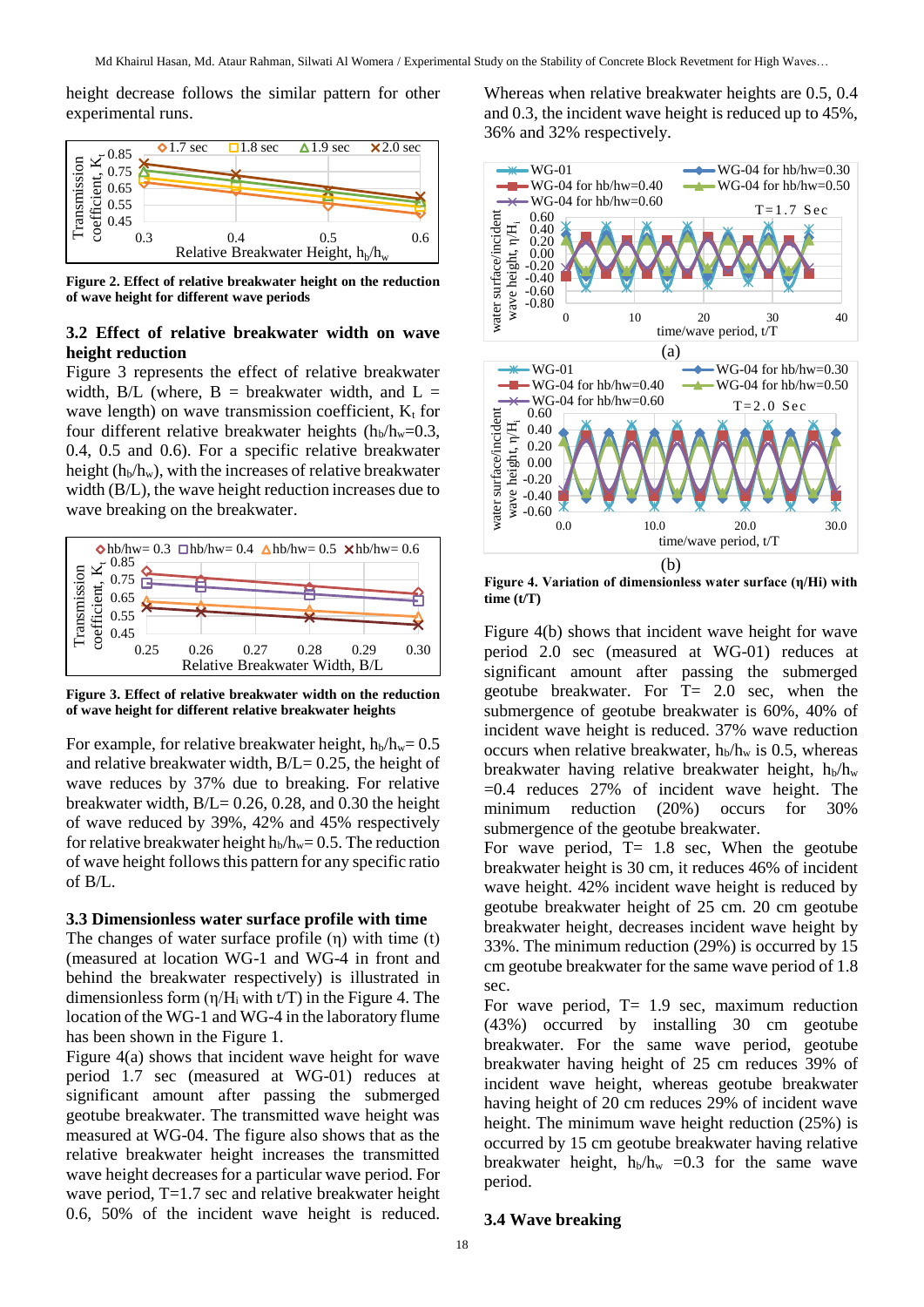The main function of any breakwater is decreasing the wave energy by breaking the wave. As the breakwater height increases the breaking of the incident wave also increases. In this experiment, the incident wave height breaks on submerged geotube breakwater. Therefore, though the prototype incident wave height is higher than the maximum recommended wave height (1.5 m) for concrete block revetment, transmitted wave which breaks and reflects at the revetment is less the 1.5 m. Consequently, the concrete block revetment becomes stable as the wave height striking the revetment is less than the maximum recommended wave height. Figure 5 shows the breaking of the wave on the submerged geotube breakwater and on the revetment.



(a) Wave breaking on submerged breakwater



(b)Wave breaking on revetment **Figure 5. Wave breaking**

#### **3.5 Revetment stability**

Total 17 experimental runs were performed to investigate the performance of cement concrete block revetment and submerged geotube breakwater. In the first experimental run, the prototype wave height was taken as 2.4 m [17], which is much higher than the maximum permissible limit of concrete block revetment of 1.5 m. The size of the cubical shaped concrete block has been calculated as 3.4cm x 3.4cm x 3.4cm. The size of the concrete block was calculated using Pilarczyk equation [18]. Without having any breakwater in front of the concrete block revetment (Run no. 1), the revetment failed as expected. To make the revetment stable, geotube breakwater was placed in the nearshore zone. The height of the submerged geotube breakwater had to select in such a way that the transmitted wave height become less than the maximum permissible wave height for concrete block revetment. To do this, another sixteen experimental run was performed and analyzed.

As the maximum permissible wave height for single layer revetment is 1.5m, the size of concrete block was calculated taking prototype wave height 1.5 m for other sixteen experimental runs (Run no. 2-17) [8]. The laboratory wave height was 9.5cm and the block size was 2cm x 2cm x 2cm which had been determined from Pilarczyk equation [18]. Revetment was stable for twelve experimental runs (experimental Run no: 2, 3, 6, 7, 10, 11, 12, 13, 14, 15, 16 and 17) among the sixteen experimental runs.



(a) Stable revetment (Run No: 3)



(b) Partially failed revetment (Run No: 4) **Figure 6. Revetment condition after experimental Run**

The reason for the stability of those experimental runs is that the transmitted wave height of those experimental runs was equal to or less than the design wave height  $(9.5 \text{ cm})$ .

**Table 3. Summary of results of experimental runs**

| Run<br>N <sub>0</sub> | Relati<br>ve<br>break<br>w-ater<br>height<br>$\left(\frac{h_s}{h_w}\right)$ | Wave<br>peri-<br>od<br>(T)<br>sec | Incid-<br>ent<br>Wave<br>Height<br>, $H_i$<br>(cm) | Trans-<br>mitted<br>Wave<br>Height<br>, $H_t$<br>(cm) | $%$ of<br>reduct-<br>ion of<br>wave<br>height<br>$\frac{Hi-Ht}{Hi}$<br>$\mathcal{L}$ | Revetm-<br>ent<br>Conditi-<br>on after<br>10<br>minutes<br>experim-<br>ental run |
|-----------------------|-----------------------------------------------------------------------------|-----------------------------------|----------------------------------------------------|-------------------------------------------------------|--------------------------------------------------------------------------------------|----------------------------------------------------------------------------------|
| $\mathbf{1}$          | N <sub>o</sub><br>bre-<br>akwat<br>er                                       | 2.0                               | 15                                                 |                                                       |                                                                                      | Failed                                                                           |
| $\overline{2}$        |                                                                             | 1.7                               | 11                                                 | 7.5                                                   | 32                                                                                   | Stable                                                                           |
| $\overline{3}$        |                                                                             | 1.8                               | 12                                                 | 8.5                                                   | 29                                                                                   | Stable                                                                           |
| $\overline{4}$        | 0.3                                                                         | 1.9                               | 14                                                 | 10.5                                                  | 25                                                                                   | Partially<br>Failed                                                              |
| 5                     |                                                                             | 2.0                               | 15                                                 | 12                                                    | 20                                                                                   | Partially<br>Failed                                                              |
| 6                     |                                                                             | 1.7                               | 11                                                 | 7                                                     | 36                                                                                   | Stable                                                                           |
| 7                     |                                                                             | 1.8                               | 12                                                 | 8                                                     | 33                                                                                   | Stable                                                                           |
| $\overline{8}$        |                                                                             | 1.9                               | 14                                                 | 10                                                    | 29                                                                                   | Stable                                                                           |
| 9                     | 0.4                                                                         | 2.0                               | 15                                                 | 11                                                    | 27                                                                                   | Partially<br>Failed                                                              |
| 10                    |                                                                             | 1.7                               | 11                                                 | 6                                                     | 45                                                                                   | Stable                                                                           |
| 11                    |                                                                             | $\overline{1.8}$                  | 12                                                 | 7                                                     | 42                                                                                   | Stable                                                                           |
| 12                    | 0.5                                                                         | 1.9                               | 14                                                 | 8.5                                                   | 39                                                                                   | Stable                                                                           |
| 13                    |                                                                             | 2.0                               | $\overline{15}$                                    | $\overline{9.5}$                                      | 37                                                                                   | Stable                                                                           |
| 14                    |                                                                             | 1.7                               | 11                                                 | 5.5                                                   | 50                                                                                   | Stable                                                                           |
| 15                    |                                                                             | 1.8                               | 12                                                 | 6.5                                                   | 46                                                                                   | Stable                                                                           |
| 16                    | 0.6                                                                         | 1.9                               | 14                                                 | 8                                                     | 43                                                                                   | Stable                                                                           |
| 17                    |                                                                             | 2.0                               | 15                                                 | 9                                                     | 40                                                                                   | Stable                                                                           |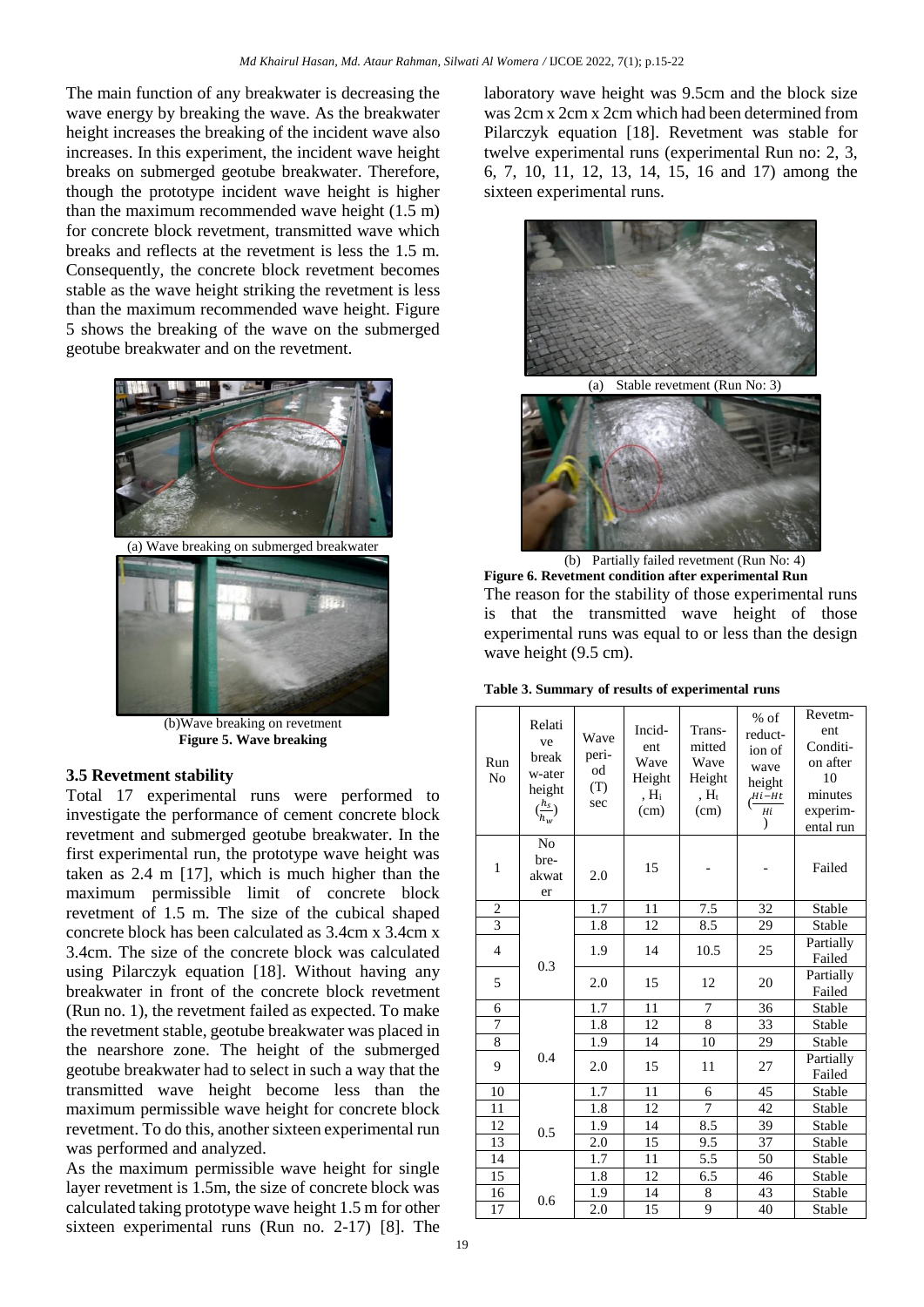Revetment was partially failed for three experimental runs (experimental Run no: 4, 5, and 9). The transmitted wave height of those experimental runs was higher than the design wave height (9.5 cm). Figure 6 represents the revetment condition after experimental run.

For experimental Run no.8, though the transmitted wave height (10 cm) was higher than the design wave height (9.50 cm), the revetment was stable after the experimental run. One of the reasons is that the wave height used to determine the size of concrete block by Pilarczyk equation is significant wave height. The significant wave height  $(H_s)$  is defined as the mean [wave height](https://en.wikipedia.org/wiki/Wave_height) of the highest third of the [waves.](https://en.wikipedia.org/wiki/Ocean_surface_wave) Therefore, there will be higher waves than significant wave height in a wave spectrum. Another reason is the experimental run time. In this experiment, the experimental run time was 10 minutes. The revetment may fail if the experimental run time is increased. Table 3 shows the summary of results of the experimental runs.

#### **3.6 Relationship among transmission coefficient**   $(K_t)$ , relative breakwater height  $(h_b/h_w)$ , wave **period (T) and significant wave height (Hs)**

A relation among significant wave height  $(H_s)$ , wave period (T), relative breakwater height  $(h_b/h_w)$  and transmission co-efficient  $(K_t)$  is required to select the economic section of geotube breakwater. Following parameters are the governing parameters associated with the performance of breakwaters considering the transmission of waves [21].

 $K_t = f(H_s, T, h_w, h_b, B, D_{50}, \tan\alpha, g)$  (2) Where,  $H_s =$  significant wave height,  $T =$  wave period,  $h_w$  = depth of water,  $h_b$  = breakwater height, B = breakwater width,  $D_{50}$  = medium size of the material,  $tan\alpha$  = seaward slope,  $g$  = acceleration due to gravity.

To develop a relationship it is necessary to make dimensionless parameters. 'Buckingham Pi Theorem' is an established method for dimensionless analysis. In this research, the independent dimensions  $H_s$  and T were used as repeating variables. The following dimensionless groups were formed after the dimensionless analysis.

$$
K_t = f\left(\frac{H_s}{h_w}, \frac{H_s}{h_b}, \frac{H_s}{B}, \frac{H_s}{D_{50}}, \frac{gT^2}{H_s}, \tan \alpha\right)
$$
 (3)

Since breakwater width  $(B)$ , medium size  $(D_{50})$ , seaward angle  $(\alpha)$  has not been changed in this experiments,  $\frac{H_s}{B}$ ,  $\frac{H_s}{D_{50}}$  $\frac{n_s}{D_{50}}$ , tan  $\alpha$  these three dimensionless parameters have not been analyzed. Remaining two dimensionless parameters  $\left(\frac{H_s}{h}\right)$  $\frac{H_s}{h_w}, \frac{H_s}{h_b}$  $\frac{H_S}{h_b}$  have been simplified, and a new dimensionless parameter (relative breakwater height,  $\frac{h_b}{h_w}$ ) has been analyzed. Therefore, for this research, the transmission coefficient is a function of the following parameters.  $K_t = f\left(\frac{h_b}{h}\right)$  $\frac{h_b}{h_w}, \frac{gT^2}{H_s}$  $H_{\rm S}$  $\qquad \qquad (4)$ 

Experimental results have been analyzed using Microsoft excel solver tool and the following equation has been found.

$$
K_t = 1.05 - 0.67 \left(\frac{h_b}{h_w}\right)^{0.83} - 2.4 \times 10^{-4} \left(\frac{gT^2}{H_s}\right) \tag{5}
$$

Where,

 $K_t$  = transmission coefficient

 $H<sub>s</sub> =$  significant wave height

- $T =$  wave period
- $h_w$  = the depth of water
- $h_b$  = the breakwater height
- $g$  = the acceleration due to gravity

The intercept of the Eq. $(5)$  is positive  $(1.05)$  and the slope of relative breakwater height is negative (-0.67). Thus means the transmission coefficient will decrease with increase of relative breakwater height for any particular wave. In the developed relation (Eq.5) breakwater width is not considered. The relative breakwater width shall be in the range of 0.2 to 0.4 for optimal reduction of incident wave height [20].

The sum of squired residuals (SSR) of the Eq.(5) is 0.026. The sum of squired residuals is the sum of squired residuals, and residuals is the deviation of the calculated transmission coefficient by the Eq.(5) from the laboratory transmission coefficient. The mathematical expression of SSR is states below.

$$
SSR = \sum_{i=1}^{n} (y_i - f(x_i))^2
$$
 (6)  
Where *y* is the *i*th value from the  
vector *y* experiment

Where,  $y_i$  is the  $i<sup>th</sup>$  value from laboratory experiment and f  $(x_i)$  is the i<sup>th</sup> value calculated from the new developed relation.

### **3.7 Shore protection design along the Cox's Bazar shoreline using developed relation**

The highest wave height was found 2.53 m along the Cox's Bazar shoreline [5]. The maximum permissible wave height recommended by he U.S. Army of Crops Engineers for one layer revetment is 1.50 m [8].



**Figure 7. Nearshore locations of along Marine drive road Cox's Bazar, Bangladesh** 

Therefore, the breakwater height has to be selected in such a way that the transmitted wave height becomes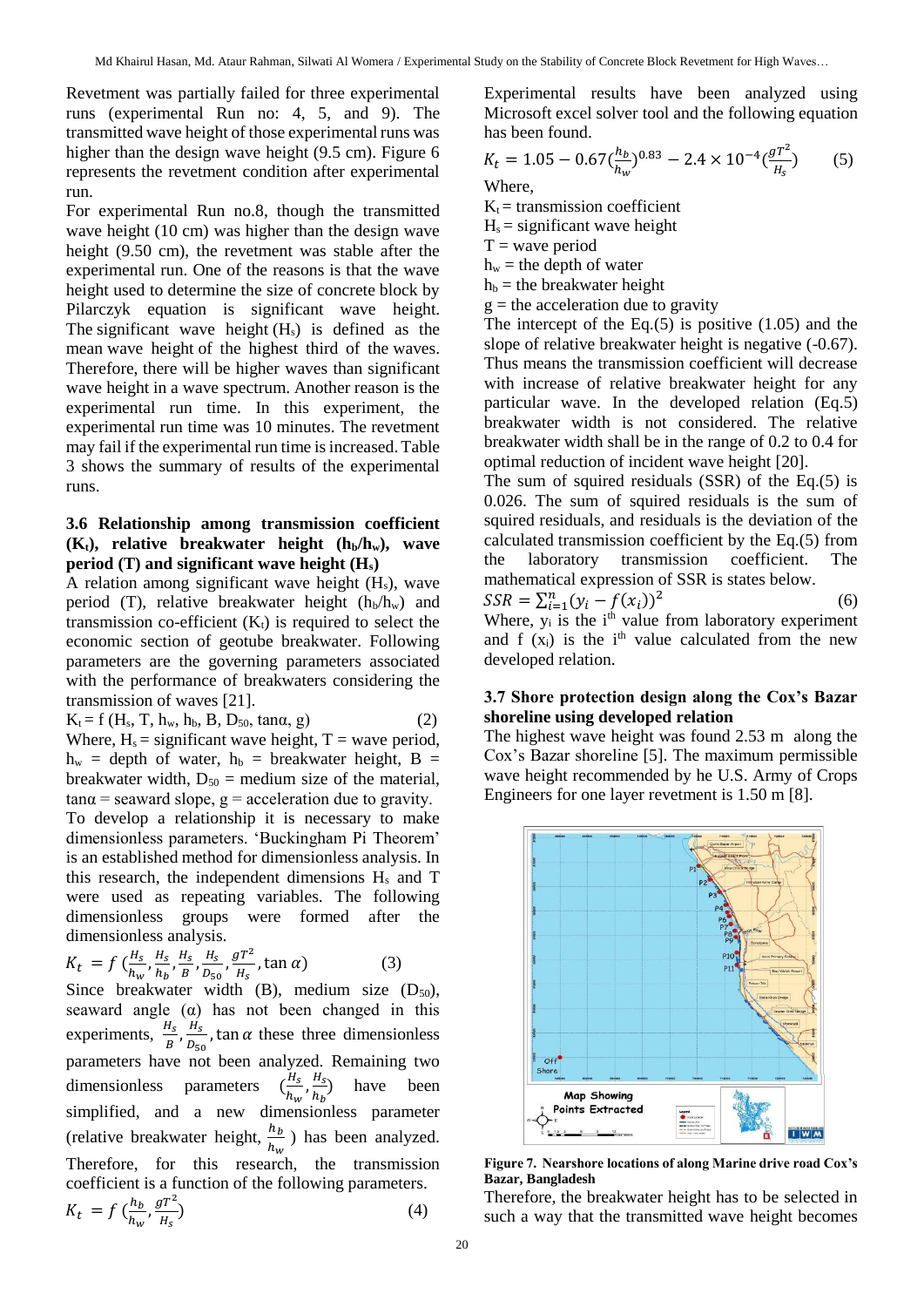$\epsilon$  = 1.50 m. Eq.(5) has been used to select the relative breakwater height. The relative breakwater height of 11 locations near the Himchari, Cox's Bazar (Figure 7) has been shown in the Table 4 in the last column. The relative breakwater width (B/L) has been taken within the range of 0.2 to 0.4 for maximum reduction of wave height [20].

| Point<br>No.<br>(Fig-<br>ure<br>7) | Measured<br>data at Cox's<br>Bazar<br>T<br>$H_s$ |       | Max.<br>permissible<br>wave height<br>for<br>revetment<br>$H_t$ | $K_t =$<br>$H_t/H_s$ | Relative<br>breakwater<br>height,<br>$h_b/h_w$ (using<br>Eq. $5)$ |
|------------------------------------|--------------------------------------------------|-------|-----------------------------------------------------------------|----------------------|-------------------------------------------------------------------|
|                                    | (m)                                              | (sec) | (m)                                                             |                      |                                                                   |
| 1                                  | 2.32                                             | 8.65  | 1.5                                                             | 0.65                 | 0.42                                                              |
| 2                                  | 2.37                                             | 8.62  | 1.5                                                             | 0.63                 | 0.45                                                              |
| 3                                  | 2.38                                             | 8.70  | 1.5                                                             | 0.63                 | 0.45                                                              |
| $\overline{4}$                     | 2.28                                             | 8.74  | 1.5                                                             | 0.66                 | 0.40                                                              |
| 5                                  | 2.31                                             | 8.70  | 1.5                                                             | 0.65                 | 0.42                                                              |
| 6                                  | 2.25                                             | 8.79  | 1.5                                                             | 0.67                 | 0.38                                                              |
| 7                                  | 2.43                                             | 8.70  | 1.5                                                             | 0.62                 | 0.47                                                              |
| 8                                  | 2.35                                             | 8.57  | 1.5                                                             | 0.64                 | 0.44                                                              |
| 9                                  | 2.5                                              | 9.09  | 1.5                                                             | 0.60                 | 0.49                                                              |
| 10                                 | 2.42<br>8.76                                     |       | 1.5                                                             | 0.62                 | 0.47                                                              |
| 11                                 | 2.53                                             | 8.51  | 1.5                                                             | 0.59                 | 0.52                                                              |

**Table 4. Relative breakwater height calculation**  $\top$ 

As the transmitted wave height which is the maximum permissible limit (1.5 m) for concrete block revetment has been taken as the significant wave height to calculate the concrete block size. Table 5 represents the calculated concrete block size for marine drive road having different slope. The slope of the concrete block revetment shall be finalized from geotechnical investigation.

 **Table 5. Concrete block size calculation for revetment**

| $H_s$<br>(m) | т<br>(sec) | slope     | Surf<br>coefficien | <b>Block</b><br>$size$ (cm) |
|--------------|------------|-----------|--------------------|-----------------------------|
| 1.5          | 5.7        | 1(V):2(H) | 2.90               | 55                          |
| 1.5          | 5.7        | 1(V):3(H) | 1.94               | 39                          |
| 1.5          | 5.7        | 1(V):4(H) | 1.45               | 32                          |
| 1.5          | 5.7        | $V$ :5(H) | 1.16               |                             |

These parameters will help the coastal engineer to design two-layer shore protection at the marine drive road, Cox's Bazar considering the maximum wave height limitation of concrete block revetment.

### **4. Conclusions**

In this study, the stability of cubical shaped concrete block shore protection revetment for high waves (wave height > 1.5 m) propagating over submerged geotube breakwater has been investigated experimentally. Results show that when the concrete block revetment is exposed to the high waves, it fails for the wave height greater than the maximum recommended wave height (1.5 m). Submerged geotube breakwater has been placed in front of the revetment to reduce the incident wave height The effectiveness of a submerged geotube breakwater in lowering wave energy is evidenced by the results of this experiment. The relative breakwater height ( $h_b/h_w$ ) and relative breakwater width ( $B/L$ ) are crucial characteristics for reducing incident wave height for any given wave period, according to the findings. Because of the breaking induced by the submerged breakwater, as the relative breakwater height  $(h_b/h_w)$  increases, the incident wave decreases. In addition, the reduction in wave height also increases as the relative breakwater width (B/L) increases. The incident wave breaks over the submerged geotube breakwater and its energy gets reduced. The remaining energy is transmitted to the concrete block revetment. Experimental results show that if the transmitted wave height is less than the maximum permissible wave height (1.5 m) for concrete block revetment, the revetment become stable. If the transmitted wave is greater than 1.5 m, the revetment become unstable. The relative breakwater height has to be selected in such a way that the prototype transmitted wave height becomes  $\leq 1.5$  m. To select sustainable and economic relative breakwater height, a relationship has been developed among transmission coefficient  $(K_t)$ , relative breakwater height  $(h_h/h_w)$ , wave period (T) and significant wave height (H<sub>s</sub>), which is is  $K_t = 1.05 0.67(\frac{h_b}{h})$  $\frac{h_b}{h_w}$ )<sup>0.83</sup> – 2.4 × 10<sup>-4</sup> $\left(\frac{gT^2}{H_s}\right)$  $\frac{dI}{H_s}$ ) considering the relative breakwater width (B/L) within 0.2 to 0.4. This relationship will help the coastal designer to design two-layer protection in the places of high waves.

### **5. Acknowledgements**

The authors gratefully acknowledge the financial support from the Committee for Advanced Studies & Research of Bangladesh University of Engineering and Technology, Bangladesh. The authors also would like to take the opportunity to acknowledge the great help and support provided by all laboratory staff of Hydraulics and River Engineering Laboratory, Department of Water Resources Engineering of Bangladesh University of Engineering and Technology, Bangladesh.

# **6. List of Symbols**

- *B* Breakwater width (m)
- b Exponent related to the interaction process between waves and revetment
- D Thickness of the cover layer (m)
- *g* Acceleration due to gravity
- $H_i$  Incident wave height (m)
- H<sup>s</sup> Significant wave height (m)
- $H_t$  Transmitted wave height (m)
- *h<sup>b</sup>* Breakwater height (m)
- h<sup>w</sup> Water depth (m)
- *K<sup>t</sup>* Transmission coefficient